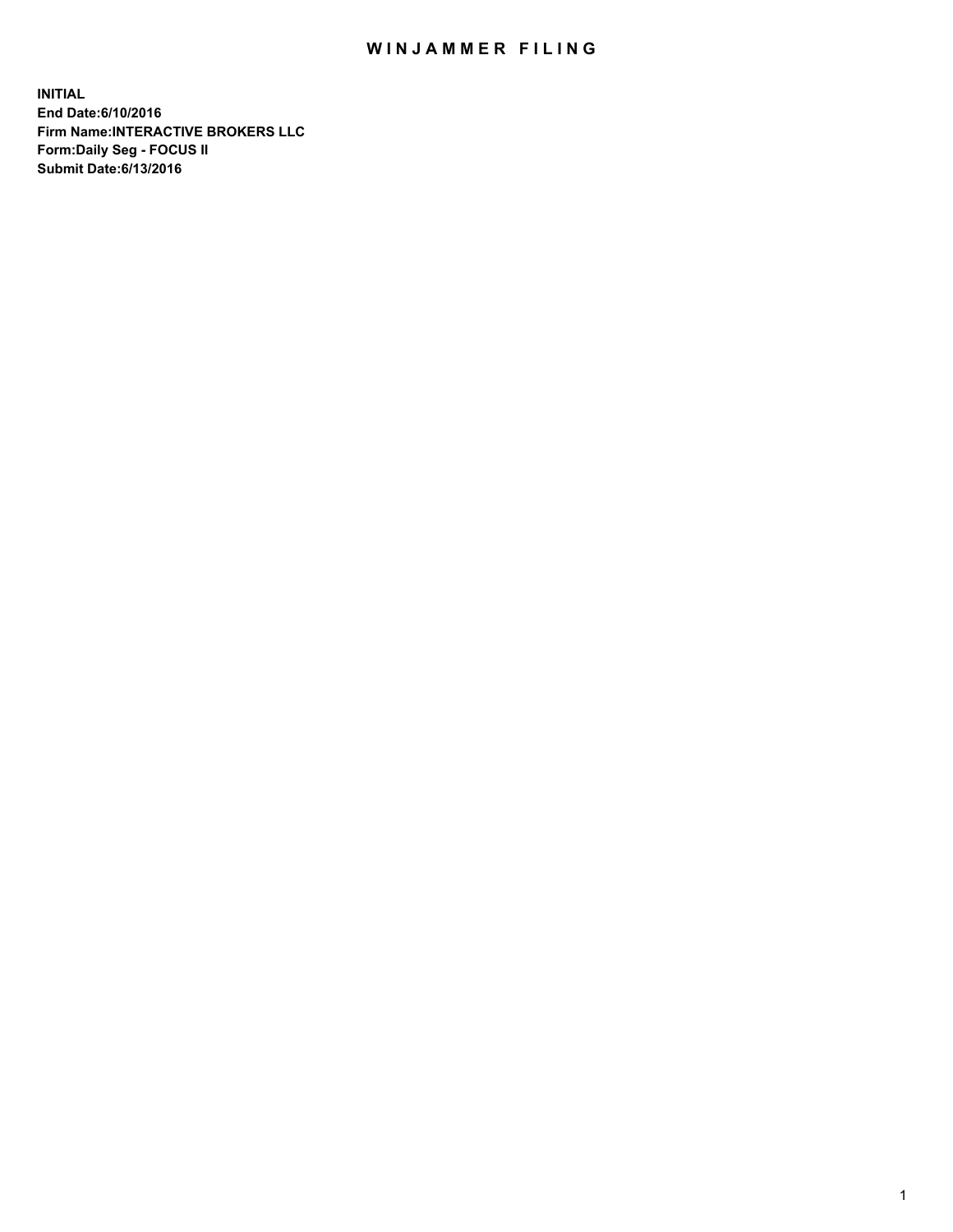## **INITIAL End Date:6/10/2016 Firm Name:INTERACTIVE BROKERS LLC Form:Daily Seg - FOCUS II Submit Date:6/13/2016 Daily Segregation - Cover Page**

| Name of Company<br><b>Contact Name</b><br><b>Contact Phone Number</b><br><b>Contact Email Address</b>                                                                                                                                                                                                                          | <b>INTERACTIVE BROKERS LLC</b><br><b>James Menicucci</b><br>203-618-8085<br>jmenicucci@interactivebrokers.c<br>om |
|--------------------------------------------------------------------------------------------------------------------------------------------------------------------------------------------------------------------------------------------------------------------------------------------------------------------------------|-------------------------------------------------------------------------------------------------------------------|
| FCM's Customer Segregated Funds Residual Interest Target (choose one):<br>a. Minimum dollar amount: ; or<br>b. Minimum percentage of customer segregated funds required:% ; or<br>c. Dollar amount range between: and; or<br>d. Percentage range of customer segregated funds required between: % and %.                       | $\overline{\mathbf{0}}$<br>0<br>155,000,000 245,000,000<br>00                                                     |
| FCM's Customer Secured Amount Funds Residual Interest Target (choose one):<br>a. Minimum dollar amount: ; or<br>b. Minimum percentage of customer secured funds required:%; or<br>c. Dollar amount range between: and; or<br>d. Percentage range of customer secured funds required between: % and %.                          | $\overline{\mathbf{0}}$<br>0<br>80,000,000 120,000,000<br>00                                                      |
| FCM's Cleared Swaps Customer Collateral Residual Interest Target (choose one):<br>a. Minimum dollar amount: ; or<br>b. Minimum percentage of cleared swaps customer collateral required:% ; or<br>c. Dollar amount range between: and; or<br>d. Percentage range of cleared swaps customer collateral required between:% and%. | $\overline{\mathbf{0}}$<br>$\overline{\mathbf{0}}$<br>00<br>0 <sub>0</sub>                                        |

Attach supporting documents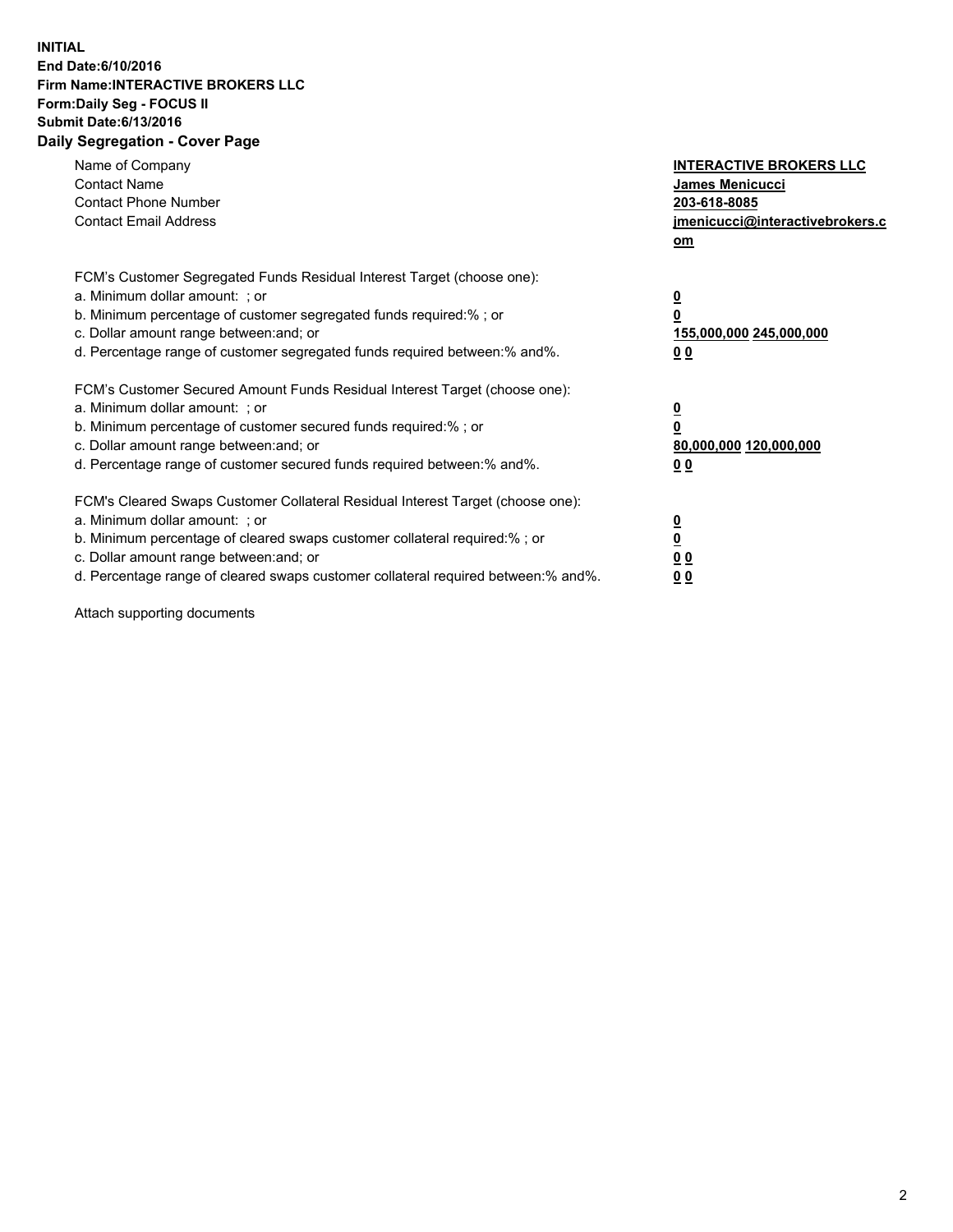## **INITIAL End Date:6/10/2016 Firm Name:INTERACTIVE BROKERS LLC Form:Daily Seg - FOCUS II Submit Date:6/13/2016 Daily Segregation - Secured Amounts**

|     | Daily Ocglegation - Occuled Amounts                                                                        |                                      |
|-----|------------------------------------------------------------------------------------------------------------|--------------------------------------|
|     | Foreign Futures and Foreign Options Secured Amounts                                                        |                                      |
|     | Amount required to be set aside pursuant to law, rule or regulation of a foreign                           | $0$ [7305]                           |
|     | government or a rule of a self-regulatory organization authorized thereunder                               |                                      |
| 1.  | Net ledger balance - Foreign Futures and Foreign Option Trading - All Customers                            |                                      |
|     | A. Cash                                                                                                    | 298,890,886 [7315]                   |
|     | B. Securities (at market)                                                                                  | $0$ [7317]                           |
| 2.  | Net unrealized profit (loss) in open futures contracts traded on a foreign board of trade                  | 4,101,952 [7325]                     |
| 3.  | Exchange traded options                                                                                    |                                      |
|     | a. Market value of open option contracts purchased on a foreign board of trade                             | 56,868 [7335]                        |
|     | b. Market value of open contracts granted (sold) on a foreign board of trade                               | $-36,825$ [7337]                     |
| 4.  | Net equity (deficit) (add lines 1. 2. and 3.)                                                              | 303,012,881 [7345]                   |
| 5.  | Account liquidating to a deficit and account with a debit balances - gross amount                          | 220,580 [7351]                       |
|     | Less: amount offset by customer owned securities                                                           | 0 [7352] 220,580 [7354]              |
| 6.  | Amount required to be set aside as the secured amount - Net Liquidating Equity                             | 303,233,461 [7355]                   |
|     | Method (add lines 4 and 5)                                                                                 |                                      |
| 7.  | Greater of amount required to be set aside pursuant to foreign jurisdiction (above) or line                | 303,233,461 [7360]                   |
|     | 6.                                                                                                         |                                      |
|     | FUNDS DEPOSITED IN SEPARATE REGULATION 30.7 ACCOUNTS                                                       |                                      |
| 1.  | Cash in banks                                                                                              |                                      |
|     | A. Banks located in the United States                                                                      | 8,700,000 [7500]                     |
|     | B. Other banks qualified under Regulation 30.7                                                             | 0 [7520] 8,700,000 [7530]            |
| 2.  | Securities                                                                                                 |                                      |
|     | A. In safekeeping with banks located in the United States                                                  | 358,155,400 [7540]                   |
|     | B. In safekeeping with other banks qualified under Regulation 30.7                                         | 0 [7560] 358,155,400 [7570]          |
| 3.  | Equities with registered futures commission merchants                                                      |                                      |
|     | A. Cash                                                                                                    | $0$ [7580]                           |
|     | <b>B.</b> Securities                                                                                       | $0$ [7590]                           |
|     | C. Unrealized gain (loss) on open futures contracts                                                        | $0$ [7600]                           |
|     | D. Value of long option contracts                                                                          | $0$ [7610]                           |
|     | E. Value of short option contracts                                                                         | 0 [7615] 0 [7620]                    |
| 4.  | Amounts held by clearing organizations of foreign boards of trade                                          |                                      |
|     | A. Cash                                                                                                    | $0$ [7640]                           |
|     | <b>B.</b> Securities                                                                                       | $0$ [7650]                           |
|     | C. Amount due to (from) clearing organization - daily variation                                            | $0$ [7660]                           |
|     | D. Value of long option contracts                                                                          | $0$ [7670]                           |
| 5.  | E. Value of short option contracts                                                                         | 0 [7675] 0 [7680]                    |
|     | Amounts held by members of foreign boards of trade                                                         |                                      |
|     | A. Cash<br><b>B.</b> Securities                                                                            | 60,744,617 [7700]                    |
|     |                                                                                                            | $0$ [7710]                           |
|     | C. Unrealized gain (loss) on open futures contracts<br>D. Value of long option contracts                   | $-1,142,854$ [7720]<br>56,871 [7730] |
|     | E. Value of short option contracts                                                                         | -36,825 [7735] 59,621,809 [7740]     |
| 6.  | Amounts with other depositories designated by a foreign board of trade                                     |                                      |
| 7.  | Segregated funds on hand                                                                                   | 0 [7760]<br>$0$ [7765]               |
| 8.  | Total funds in separate section 30.7 accounts                                                              |                                      |
| 9.  |                                                                                                            | 426,477,209 [7770]                   |
|     | Excess (deficiency) Set Aside for Secured Amount (subtract line 7 Secured Statement<br>Page 1 from Line 8) | 123,243,748 [7380]                   |
| 10. | Management Target Amount for Excess funds in separate section 30.7 accounts                                | 80,000,000 [7780]                    |
| 11. | Excess (deficiency) funds in separate 30.7 accounts over (under) Management Target                         | 43,243,748 [7785]                    |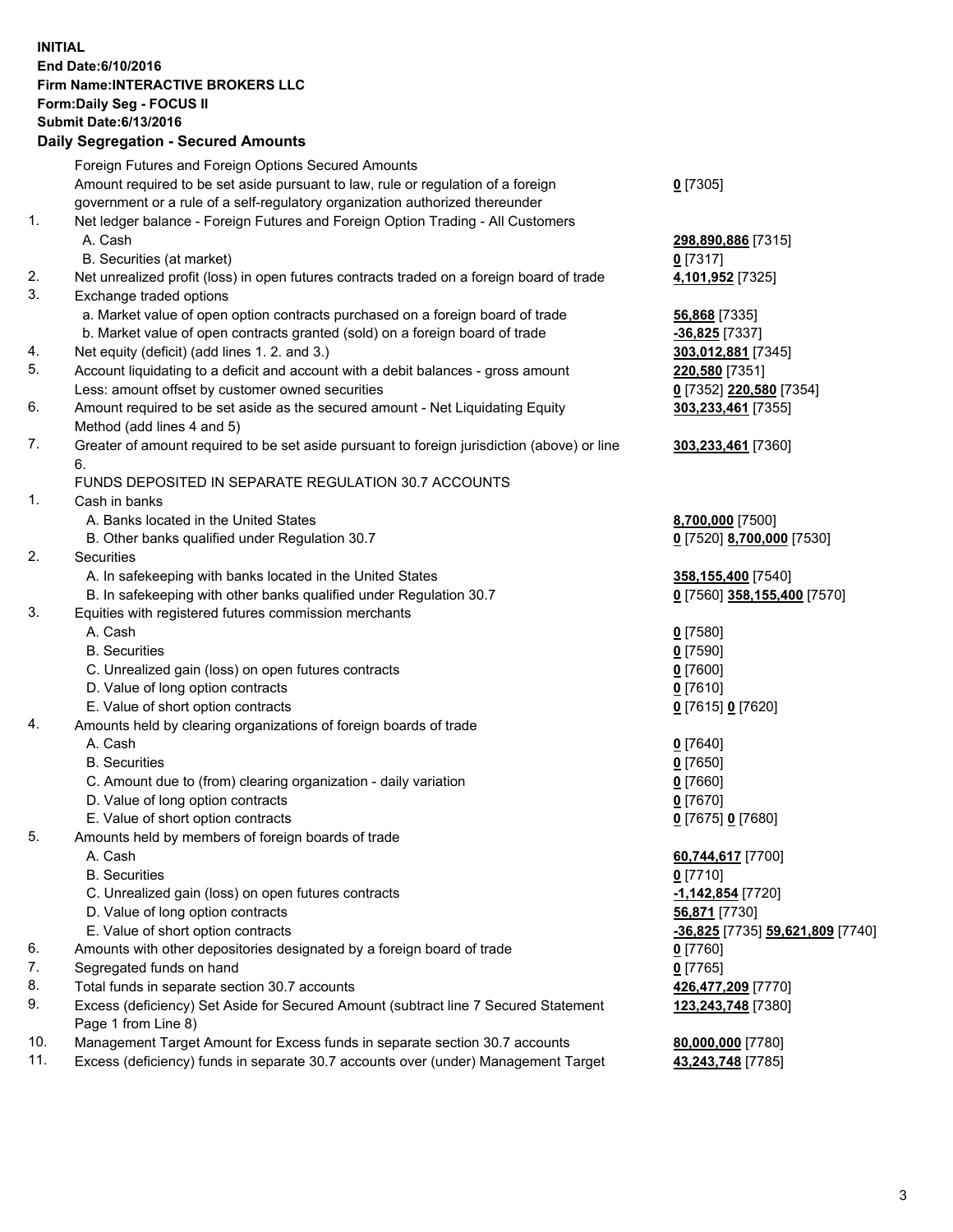**INITIAL End Date:6/10/2016 Firm Name:INTERACTIVE BROKERS LLC Form:Daily Seg - FOCUS II Submit Date:6/13/2016 Daily Segregation - Segregation Statement** SEGREGATION REQUIREMENTS(Section 4d(2) of the CEAct) 1. Net ledger balance A. Cash **2,801,198,100** [7010] B. Securities (at market) **0** [7020] 2. Net unrealized profit (loss) in open futures contracts traded on a contract market **37,213,237** [7030] 3. Exchange traded options A. Add market value of open option contracts purchased on a contract market **179,771,970** [7032] B. Deduct market value of open option contracts granted (sold) on a contract market **-263,680,389** [7033] 4. Net equity (deficit) (add lines 1, 2 and 3) **2,754,502,918** [7040] 5. Accounts liquidating to a deficit and accounts with debit balances - gross amount **128,009** [7045] Less: amount offset by customer securities **0** [7047] **128,009** [7050] 6. Amount required to be segregated (add lines 4 and 5) **2,754,630,927** [7060] FUNDS IN SEGREGATED ACCOUNTS 7. Deposited in segregated funds bank accounts A. Cash **249,747,965** [7070] B. Securities representing investments of customers' funds (at market) **1,678,640,916** [7080] C. Securities held for particular customers or option customers in lieu of cash (at market) **0** [7090] 8. Margins on deposit with derivatives clearing organizations of contract markets A. Cash **72,240,661** [7100] B. Securities representing investments of customers' funds (at market) **1,081,521,885** [7110] C. Securities held for particular customers or option customers in lieu of cash (at market) **0** [7120] 9. Net settlement from (to) derivatives clearing organizations of contract markets **-28,879** [7130] 10. Exchange traded options A. Value of open long option contracts **179,764,983** [7132] B. Value of open short option contracts **-263,673,455** [7133] 11. Net equities with other FCMs A. Net liquidating equity **0** [7140] B. Securities representing investments of customers' funds (at market) **0** [7160] C. Securities held for particular customers or option customers in lieu of cash (at market) **0** [7170] 12. Segregated funds on hand **0** [7150] 13. Total amount in segregation (add lines 7 through 12) **2,998,214,076** [7180] 14. Excess (deficiency) funds in segregation (subtract line 6 from line 13) **243,583,149** [7190] 15. Management Target Amount for Excess funds in segregation **155,000,000** [7194]

16. Excess (deficiency) funds in segregation over (under) Management Target Amount Excess

**88,583,149** [7198]